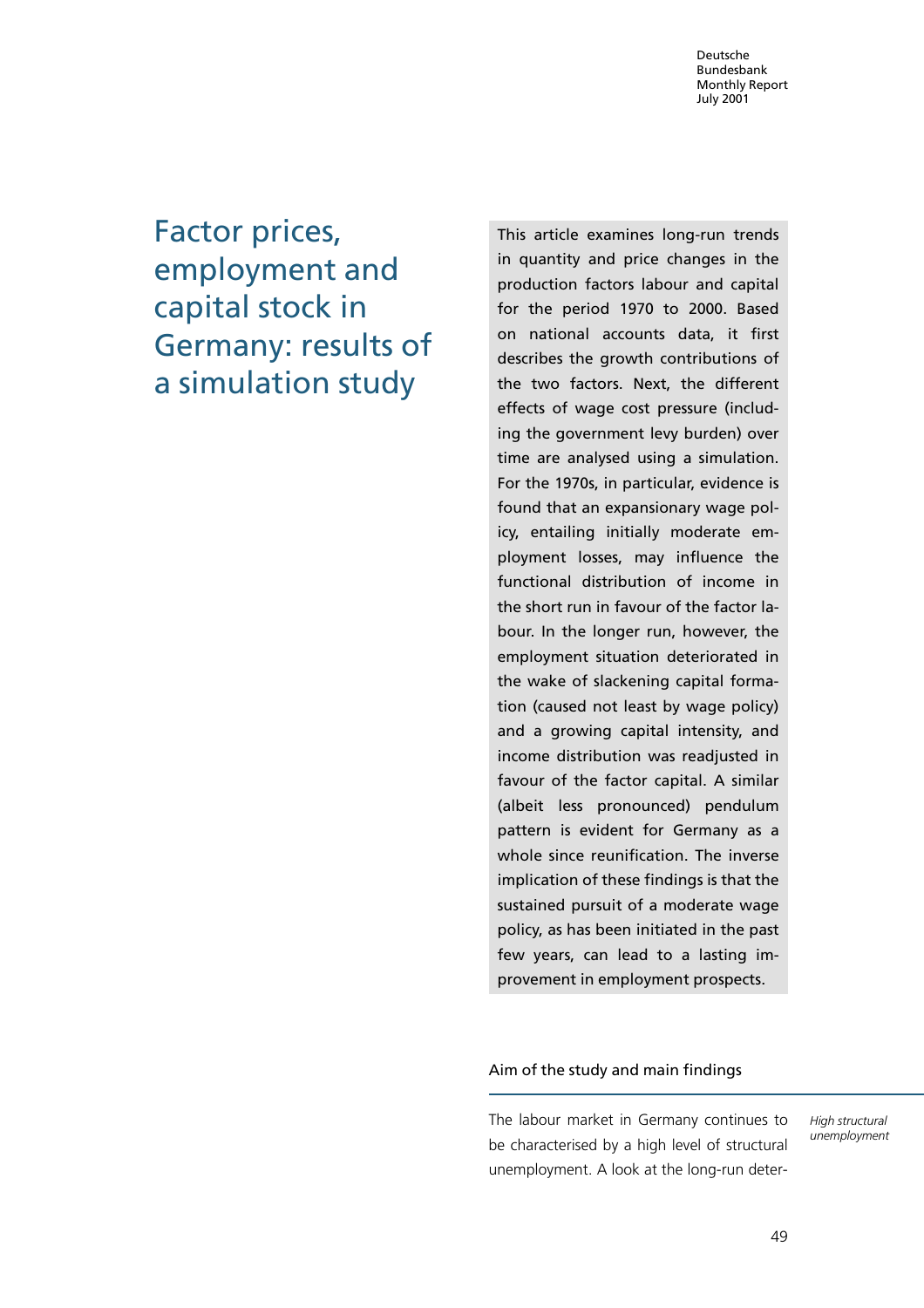minants of wage and employment developments over the past few decades shows that in western Germany between 1970 and 2000, as also in Germany as a whole from 1991 onwards, unemployment increased step-wise, amid cyclical fluctuations, to an ever-higher plateau. A salient feature is the marked rigidity with which unemployment largely persists even after a recession has been overcome. Various approaches to explaining this "persistence phenomenon" have been developed in the literature. Labour economists place particular emphasis on the so-called "insider-outsider problem" on the labour market. Put simply, this means that people still in jobs following a cyclical fall in employment are usually not prepared to orient their wage demands sufficiently to the employment interests of the unemployed. This insider-outsider dichotomy is further reinforced if a spell of unemployment leads to skill losses which, given unchanged wage structures, hamper the reintegration of the long-term unemployed, in particular, into the employment process. <sup>1</sup>

Feedback effects between labour and capital

This article examines the systematic feedback effects between the factors labour and capital as an additional source of persistent unemployment. This requires an analytical framework which distinguishes between short-run and long-run effects of wage policy. It can draw on studies which do not analyse the effects of wage policy solely in relation to the labour market. Instead, these studies take it as read that the two key macroeconomic production factors labour and capital are interrelated. Whereas in the short run an economy's capital stock is largely constant, in

the long run it is the more flexible and more mobile factor which, via the choice of technologies deployed, has a major influence on the employment prospects of labour. Not least for this reason the wage formation in the labour market is of particular importance. In particular, owing to the inherent nature of the interaction between the two production factors, the short-run effects of wage policy may turn out to be different from its long-run effects, with the speed of the adjustment dynamics being determined by technological and economic factors. <sup>2</sup>

Weak capital formation can be explained to a large extent as a lagged response to phases of strong wage pressure. Such phases can be identified, in particular, for the 1970s and the first half of the 1990s. Owing to the feedback effect between the two factors, however, the resulting employment losses were not confined to those periods. The phase of restrained wage settlements notably in the 1980s shows that an employment-oriented wage policy requires a long-term orientation

**Empirical** findings

<sup>1</sup> Classical contributions to this problem are, in particular, Blanchard, O. and L. Summers, Hysteresis and the European unemployment problem, NBER Macroeconomics Annual, 15–78, 1986; Pissarides, C., Loss of skills during unemployment and the persistence of unemployment shocks, Quarterly Journal of Economics, 107, 1371–91, 1992.

<sup>2</sup> A dynamic equilibrium analysis in this sense, together with a detailed discussion of the literature, can be found in: Kaas, L. and L.v. Thadden, Unemployment, factor substitution, and capital formation, Economic Research Centre of the Deutsche Bundesbank, Discussion Paper 01/01. Key articles in the literature are, in particular, Blanchard, O., The medium run, Brookings Papers on Economic Activity, 2, 89–158, 1997; Blanchard, O., Revisiting European unemployment: unemployment, capital accumulation and factor prices, NBER Working Paper, 6566, 1998; Caballero, R. and M. Hammour, Jobless growth: appropriability, factor substitution and unemployment, Carnegie-Rochester Conference Series on Public Policy, 48, 51–94, 1998.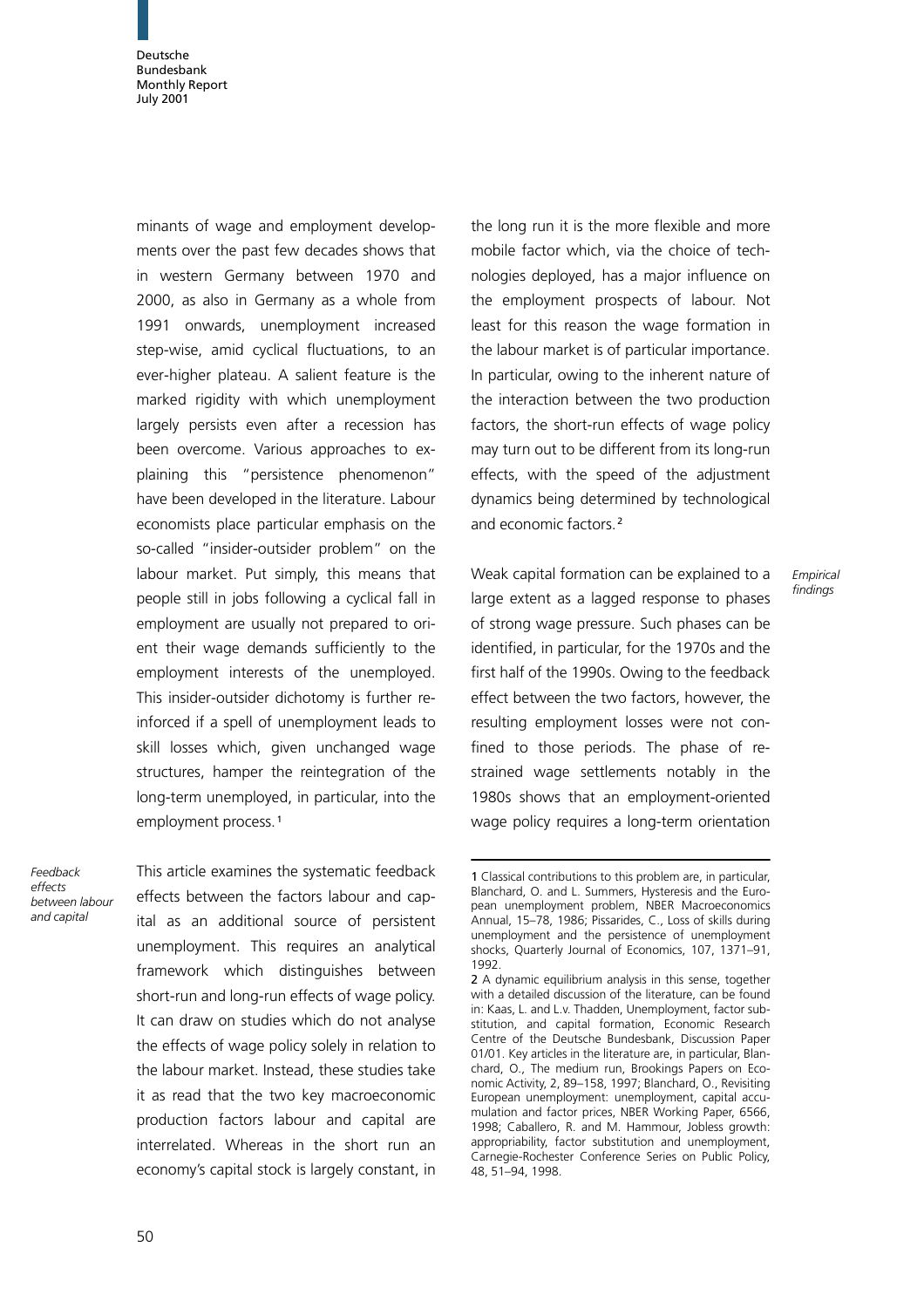and must be credibly anchored. If, by adopting such a stance, expectations regarding future factor price developments can be stabilised, the long-run employment gains of a restrained wage policy should be far superior to those of a "stop-and-go" policy which runs the risk of never reaping the rewards of its continuously interrupted efforts.

In addition, the study confirms for Germany a finding that has also been ascertained for other continental European countries, namely that since the 1980s a structural shift has been evident regarding the quantity and price ratios of labour and capital which has led to a greater capital intensity of production.<sup>3</sup> A key explanation for this finding could be that, as the German economy is becoming more and more embedded within the European and global division of labour, labour-intensive activities have been transferred increasingly to other countries. Wage policy makers should take account of this development by permitting a wider wage spread that is more in line with productivity differences. In the case of unskilled jobs, in particular, they should ensure that a system of wage formation more strongly geared to productivity is harmonised with the level of unemployment benefits in such a way that gives unemployed people an incentive to take up work.

The relevant wage measure in this connection is the real product wage. As far as the employment effects are concerned, it is irrelevant whether the wage pressure results from a heavier burden of government taxes and social security contributions on labour or from higher net wages.<sup>4</sup> Hence it is not only Real product wage



wage bargainers but also government levy policy that is responsible for the extent of the wage pressure. "Real" in this context refers to firms' selling prices net of indirect tax burdens. The consumer price index is not a suit-

<sup>3</sup> See especially Blanchard (1997, 1998).

<sup>4</sup> A detailed discussion of the interaction between levyinduced wage increases, capital formation and economic growth in a cross-country comparison can be found in: Daveri, F. and G. Tabellini, Unemployment and taxes, Economic Policy, 30, 49–104, 2000.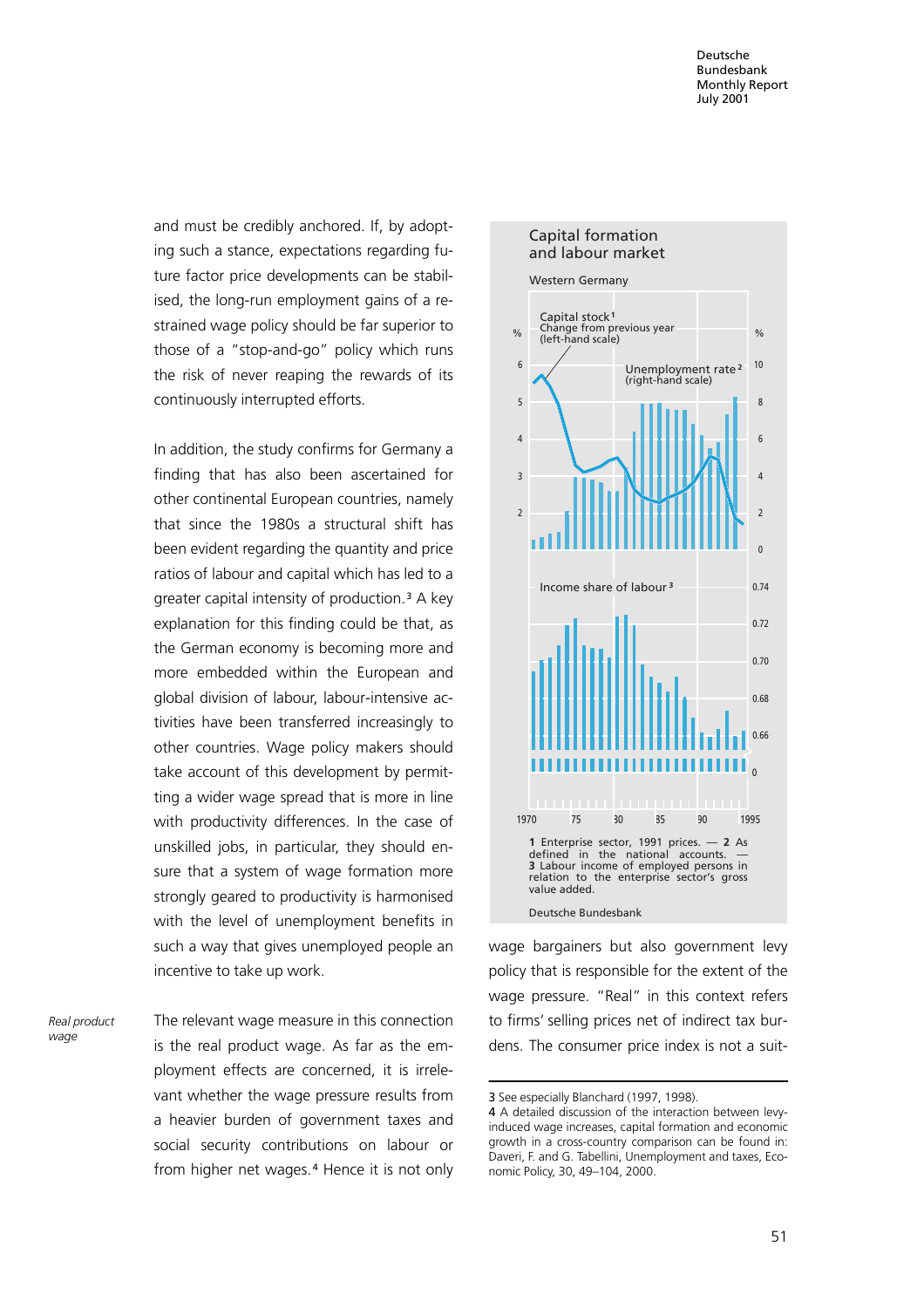able deflator for this purpose since it is based on a different basket of goods and reflects not only domestic, "home-made" price developments but also external influences, especially fluctuations in import prices.

# Production factors and factor prices from a long-run perspective

Data basis and sectoral definition

The empirical results for the period 1970 to 2000 discussed below relate to the enterprise sector on the basis of national accounts data. A long-run analysis stretching back beyond 1990 encounters unavoidable methodological problems caused by the unification-related statistical breaks in the time series for 1990 and 1991. Another point to bear in mind is that the figures for Germany as a whole from 1991 onwards are based on the new ESA 95 classification system, whereas a consistent data set for western Germany is available only up to the year 1995 on the conceptual and classificatory basis of ESA 79. These two factors lead to considerable "disruptions" in the time series. This study therefore follows a two-step approach: first, it analyses west German conditions for the period 1970 to 1995 and then widens to a pan-German view for the period 1991 to 2000. In order to constrain the results to market-based processes, the peculiarities of the two sectors "government" and "housing (including owneroccupied housing)" are disregarded as far as possible. The data material therefore comprises the enterprise sector excluding housing.

The role which the production factors play in the creation of value added at the aggregate level and how, in particular, the factor quantity ratio has shifted over time can be shown for the period 1970 to 1995 using a simple growth accounting exercise. Such growth accounting is routinely employed in order to attribute changes in the aggregate value added (output) to changes in the quantities of the two production factors labour and capital or to "explain" them via the so-called total factor productivity. The latter describes economic growth achieved at a constant input level of the production factors labour and capital and is thus a measure of technical progress (for a detailed explanation see the box on page 56).

The output variable that is to be explained itself shows a marked cyclical movement during the period under review. Starting from high growth rates in the early 1970s, the development of output then reflects the recessions which followed the two oil price crises (with a significant recovery in between), the robust upturn in the second half of the 1980s which, buoyed by the reunification of Germany, extended until 1991, and the subsequent downturn in 1992/93. Over the entire observation period, output grew at an average annual rate of 2.3% amid a declining overall growth trend.

For proxying the relative contribution to output of the factor capital measured over a year, it is assumed for the sake of simplicity that this has a fixed relationship to the capital stock.<sup>5</sup> On this assumption the productionDecomposition of output growth

Output growth

Contribution of the factor capital

<sup>5</sup> See box on page 56.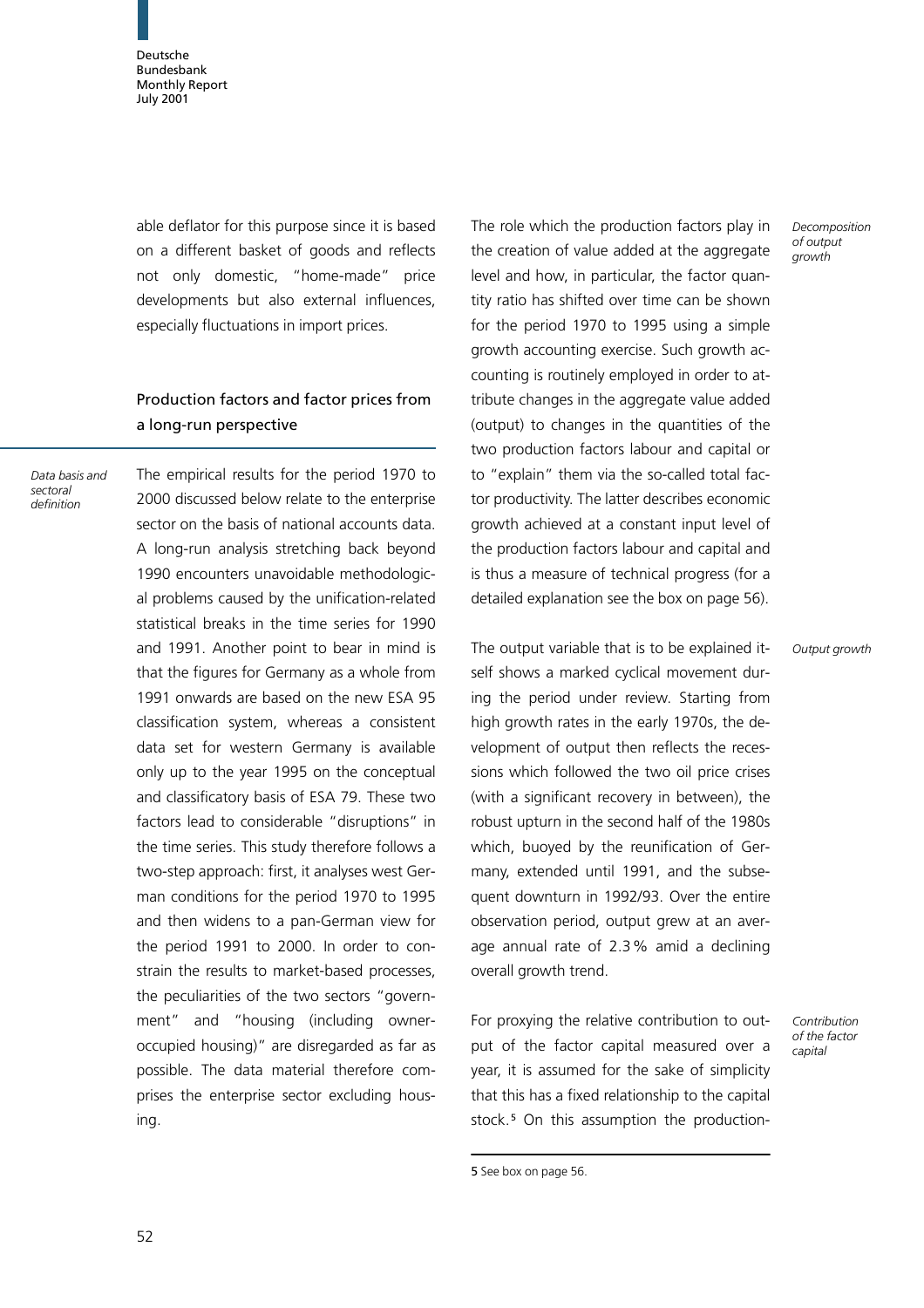related growth rate of the capital stock, and hence the assumed growth rate of the services of capital, amounted to an annual average of 3.2%. The dynamics of capital formation over the observation period show a noticeable decline. Thus despite a temporary recovery in the late 1980s and early 1990s, the rate of capital accumulation tended to decline throughout the period under review.<sup>6</sup>

Contribution of the factor labour

The labour input into the production process is measured by the total hours worked per year in the enterprise sector. Except for a brief recovery phase from 1988 to 1992, total hours worked declined in absolute terms throughout the observation period. The reduction averaged 0.9% per year. It should be noted that the number of employed persons remained virtually constant on average during the whole of the observation period. Hence the fall in the total hours worked is attributable more or less entirely to a reduction in the average hours worked by each employed person.

Results of the growth decomposition

The divergent evolution of the two inputs in the form of a growing capital stock and a declining total of hours worked  $-$  in relation to western Germany for reasons of data availability – leads to marked differences in the average annual growth contributions of the two factors in the period 1970 to 1995.<sup>7</sup> Whereas roughly 1 percentage point of the average annual output change of 2.3% may be attributed to the factor capital, the contribution of the factor labour was a negative – 0.6 percentage point. The growth analysis implies that the large residual amount of almost 2 percentage points on average was due to total factor productivity. These high values for the rate of total factor productivity and the negative growth contribution of labour result largely from the explicit definition of the labour input as total hours worked and diverge from studies which instead use the number of employed persons as the measure of labour input. Under that alternative approach, the growth contribution of labour works out at more or less zero, whereas total factor productivity falls to an annual average of 1.3 percentage points. From a theoretical point of view, however, measuring the labour input as total hours worked is a more suitable indicator because a view based only on the number of employed persons does not capture changes in working time and therefore tends to underestimate total factor productivity in phases of reduced working time, which are typical of the observation period.<sup>8</sup>

The fact that the arithmetical growth contribution of labour turns out to be negative throughout the long period under review per se does not yield any clear-cut welfare implications. Thus the reduction of working time may lead to desirable gains in leisure time which have to be offset against the market income losses. Furthermore, a negative growth contribution of labour would be unsurprising in connection with a contracting labour force.

Role of reduced working time

<sup>6</sup> For a detailed account see Deutsche Bundesbank, Trends in and structure of the overall capital stock, Monthly Report, November 1998, pages 25-37. 7 For the computation see the box on page 56.

<sup>8</sup> Qualitative changes in the factor labour are disregarded under this approach. See the box on page 56.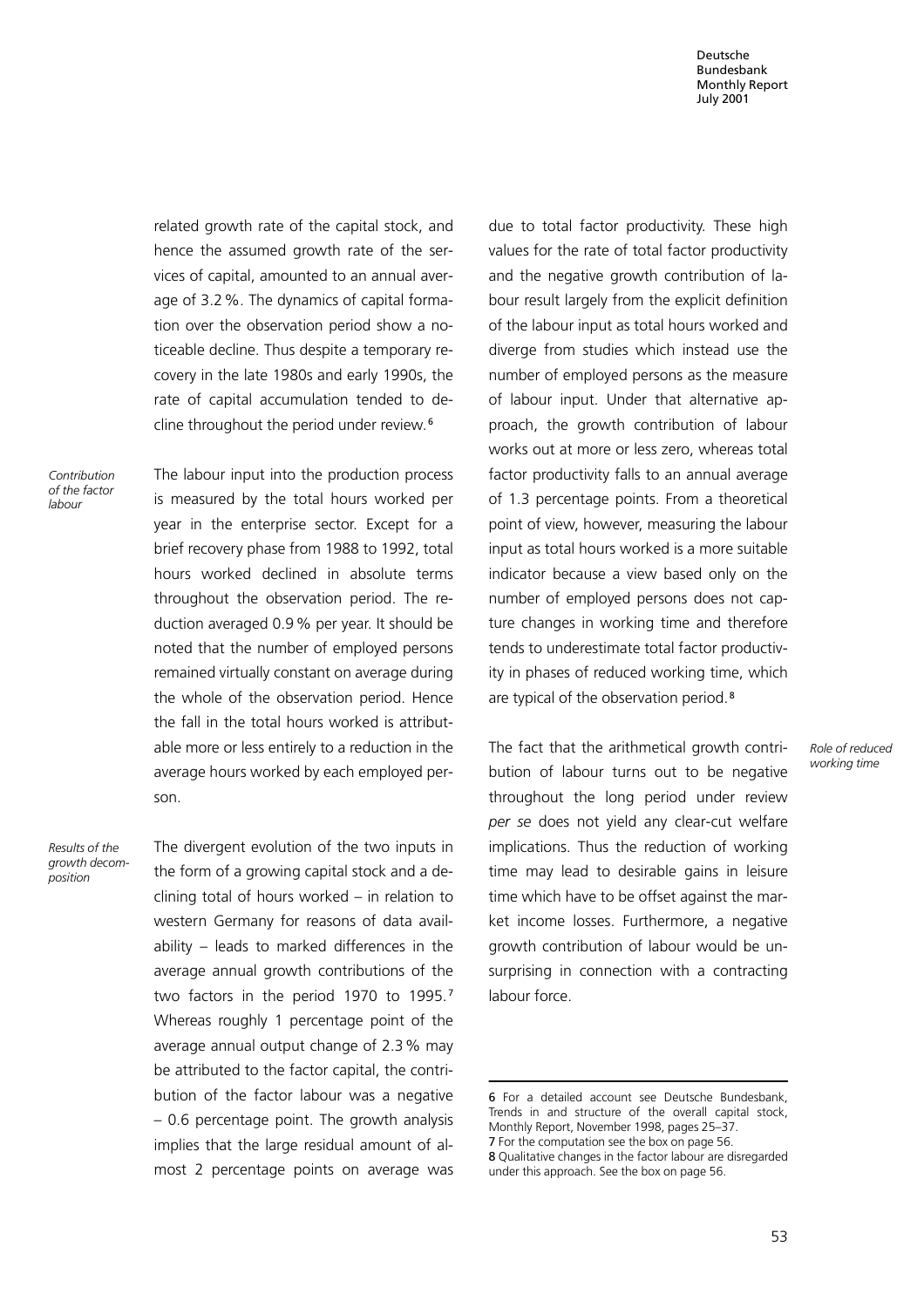Solow decomposition of output growth

The growth model commented on in the text was based on the following formula where  $\Delta X_t/X_{t-1}$  is the rate of change of variable X in year t from the previous year:

(1) 
$$
\frac{\Delta Y_t}{Y_{t-1}} = \alpha_t \cdot \frac{\Delta K_t}{K_{t-1}} + (1 - \alpha_t) \cdot \frac{\Delta H_t}{H_{t-1}} + \frac{\Delta G_t}{G_{t-1}}
$$

The calculation relates to data on the enterprise sector excluding housing.<sup>1</sup> The variable Y stands for the real gross value added at constant 1991 prices. The capital stock  $K$  is computed as an annual average value of gross fixed capital formation at constant 1991 prices, i. e. it is defined as the total fixed assets used in production, excluding land and inventories. Gross fixed capital formation is calculated according to the perpetual inventory approach, which uses long investment series as well as data on the estimated useful life of fixed assets. Unlike the net concept of measuring the capital stock, the assets' economic wear and tear is not deducted continuously as consumption of fixed capital. Instead, assets are valued as new up to the end of their estimated useful life.

The variable H stands for total hours worked using data from the Institut für Arbeitsmarktund Berufsforschung (Institute for Employment Research). Using a broad measure of labour costs, the income share of labour 1- $\alpha$ comprises not only employee compensation but also an implied labour income for selfemployed persons. This implied figure is cal-

Deutsche Bundesbank

culated on the basis of the employee hourly wage rate. As the capital stock is computed from data on gross fixed capital formation, the income share of labour is related to the gross value added by the enterprise sector and not (as is customary for computing the relative share of wages or employee compensation) to national income. The growth rate of the variable G, which is known as the Solow residual or the change in total factor productivity, denotes the autonomous share of output growth that cannot be attributed to changes in the input volumes.

As the cyclically fluctuating degree of capacity utilisation, especially of the capital stock, is not explicitly modelled, the Solow residual displays a strongly cyclical behaviour. For the values which particularly interest us here – i. e. the average growth contributions of the two inputs and of total factor productivity – this approach is not a great problem, however.<sup>2</sup> Even when adjusted for cyclical effects, trend estimates of total factor productivity cannot be readily interpreted as a measure of (non-observable) technical progress. Hence the growth accounting according to equation (1) is exact only if constant returns to scale in the aggregate production function and price-taking behaviour are specified.<sup>3</sup> Moreover, within the framework of a microstudy it would also be necessary to take account of the qualitative changes in the factor inputs.<sup>4</sup>

<sup>1</sup> The enterprise sector comprises all economic sectors other than "general government, households, non-profit institutions serving households". — 2 A substantiated method of determining the trend of total factor productivity is contained, for example, in Roeger (1994) who, in a capital vintage approach, uses the average age of the capital stock to determine the trend: Roeger, W., Total factor productivity in West German manufacturing, Is there investment-induced technical progress?, Allgemeines Statistisches Archiv, 78, 251–61, 1994. — 3 For further details see Jorgenson, D. and Z. Griliches, The explanation of productivity change, Review of Economic Studies, 34, 249–280, 1967; Hall, R., Invariance properties of Solow's productivity residual, in P. Diamond (ed.), Growth, productivity, un-employment, MITPress, 1990; Barro, R., Notes on growth

accounting, Journal of Economic Growth, 4, 119–37, 1999. — 4 This needs to be borne in mind especially in the case of level comparisons using results from more microbased studies of the US Bureau of Labor Statistics. For a detailed analysis which attempts to take account of the changes in the skills level of the factor labour, see the crosscountry study O'Mahony, M., Britain's productivity perfor-mance 1950 – 1996, An International perspective, NIESR, 1999. For Germany for the period 1973 to 1995, using conventional growth accounting, O'Mahony initially calculates an average growth rate for total factor productivity of 1.7%. She subsequently shows that this variable turns out to be somewhat smaller if quality adjustments in the factor labour are included.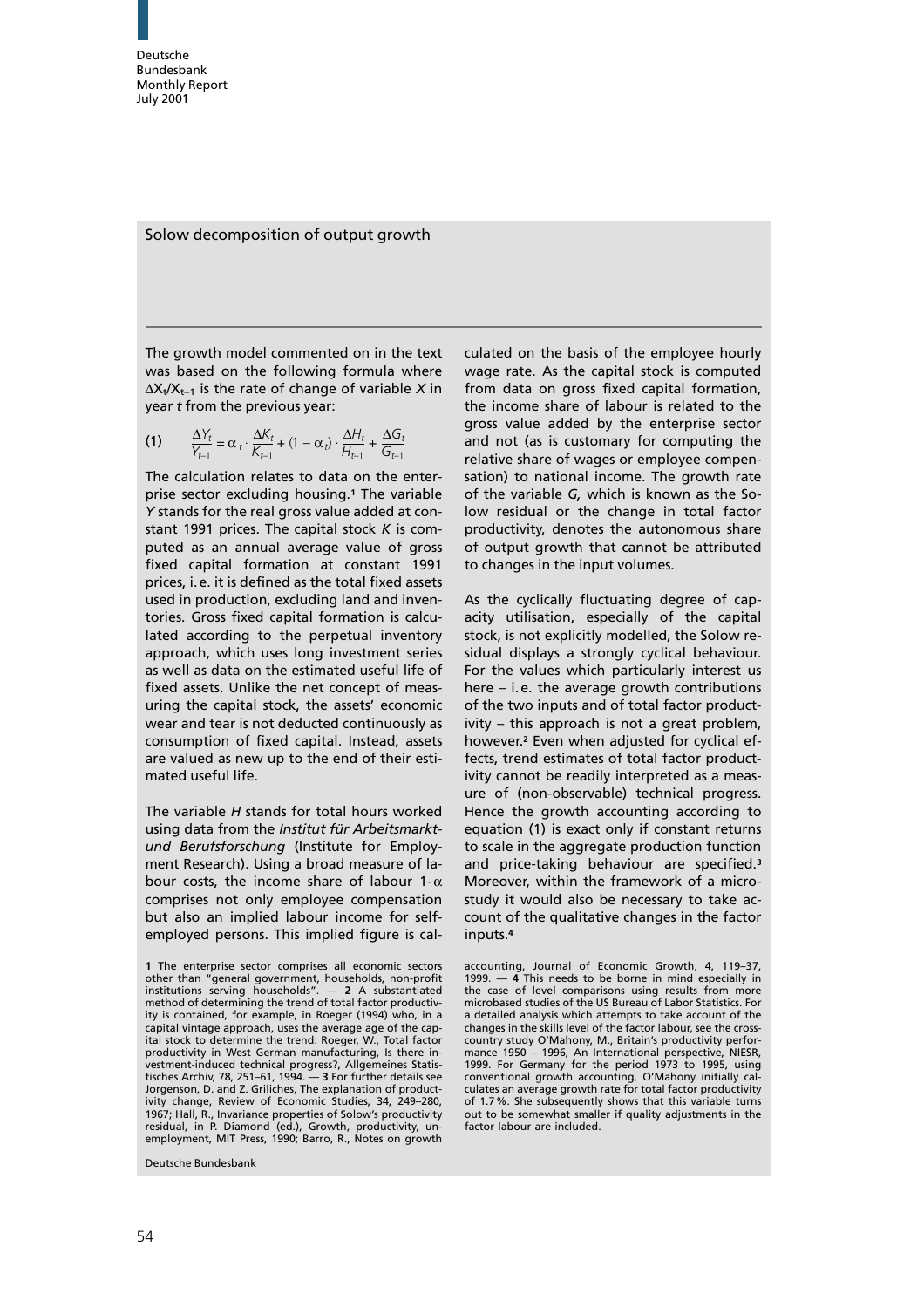Evolution of unemployment In fact, however, the number of employed persons in western Germany rose by around 4 million between 1970 and 1995, with an average annual increase of 0.6%. Unemployment increased over the same period stepwise, with the level rising sharply after each of the two oil price crises. Starting from an unemployment rate (as defined in the national accounts) of 0.6% in 1970, the jobless rate had risen to over 8% by the mid-1990s. This shows that the labour market has been subject to serious disruptions since the early 1970s.<sup>9</sup>

Interaction between wage policy and capital formation

If this result is combined with the finding of a slackening rate of capital formation, it seems likely that the functional disruptions on the labour market had repercussions on the factor capital. In the early 1970s, in particular, wage policy took insufficient account of the decelerating rate of productivity growth. The excessive wage increases compared with the productivity gains were partly to blame for the failure to achieve full employment. This was accompanied by a decline in the real rate of return on capital, which was amplified by the oil price shock. This had a dampening effect on capital accumulation and, via the complementarity of the two factors in the production process, the weaker propensity to invest exacerbated the employment situation. This is a prime illustration of the fact that the capital stock, as an endogenous variable, is a major entrepreneurial adjustment parameter. Thus the correction of the ratio of factor prices following a steep rise in wages normally results in a reduced supply of capital. This reinforces the decline in employment triggered by the original wage shock.



# Results of a simulation study

The "induced capital shortage" following a steep increase in wage costs is largely caused by a preceding shift in relative factor prices – this is shown by a simulation study carried out by the Bundesbank (see the box on pages 60–61). The starting point of the study is the

Approach

<sup>9</sup> See, for example, Franz, W., Arbeitsmarktökonomik, 4th edition, 1999, chapter 9.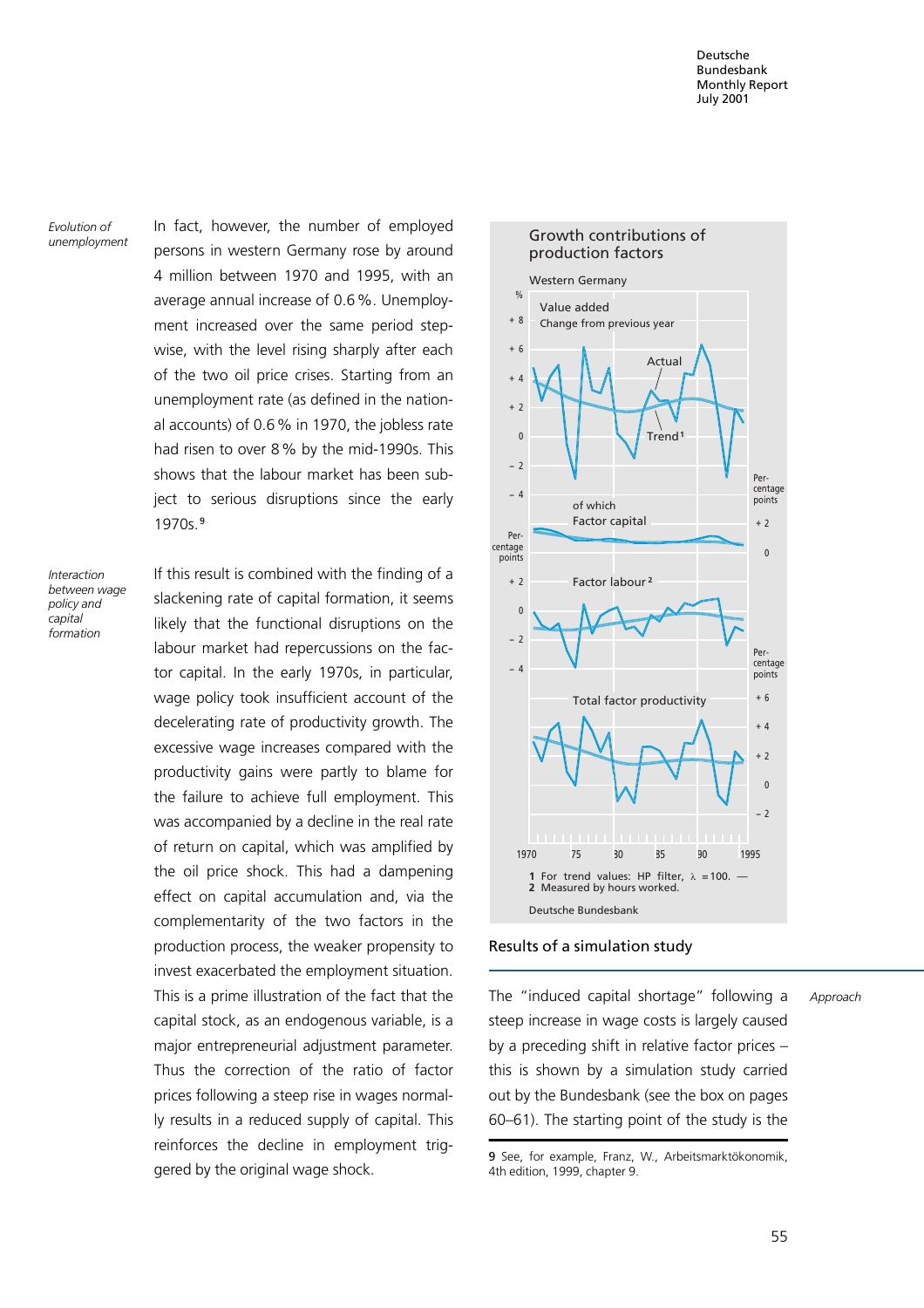

real product wage (based on total hours worked).<sup>10</sup> As a useful complement to this, a simple return on fixed capital may be computed which calculates the rate of return on the capital stock as that part of income which does not accrue to the factor labour. This return variable displays a conspicuous U shape: in 1990/91, following a low in 1982, it more or less regains its initial level of 1970. This pattern holds regardless of whether, as in this

case, one measures gross fixed capital formation and values the capital stock at constant prices or whether, alternatively, the study is based on replacement prices and a net concept of capital formation in which the returns and the capital stock are adjusted for the consumption of fixed capital.<sup>11</sup>

Unlike the return on capital, the real wage on a long-run view is typically a growing variable and therefore has no natural reference value. To further explore the interaction between factor prices and factor quantities, therefore, a simple trend adjustment is made – in line with general practice  $-$  which takes account of technical progress. In addition, a labour market equilibrium is simulated which provides insights into changes in wage-setting behaviour and in labour demand.

As explained in greater detail in the box on pages 60 and 61, the analysis of relative factor prices in the first half of the observation period 1970 to 1995 reveals clear evidence of a relative increase in the cost of labour caused mainly by a persistent wage shock. In the short run the employment level reacts more quickly than the sluggish capital stock. In the

Western Germany: 1970 to 1995

<sup>10</sup> For details see Deutsche Bundesbank, Determinants and macroeconomic significance of product wage and consumption wage, Monthly Report, July 2000, pages 15–27.

<sup>11</sup> In its calculation of the rate of return on capital, the German Council of Economic Experts (Sachverständigenrat) values the net capital stock, including inventories, at purchase or manufacturing prices. The finding of a U-shaped evolution of the rate of return holds for this approach, too. However, attempting to capture entrepreneurs' propensity to invest using aggregated national accounts data has certain limitations. In particular, the expost perspective presented by the national accounts data can only very roughly capture entrepreneurs' expected rate of return, which normally underlies investment decisions.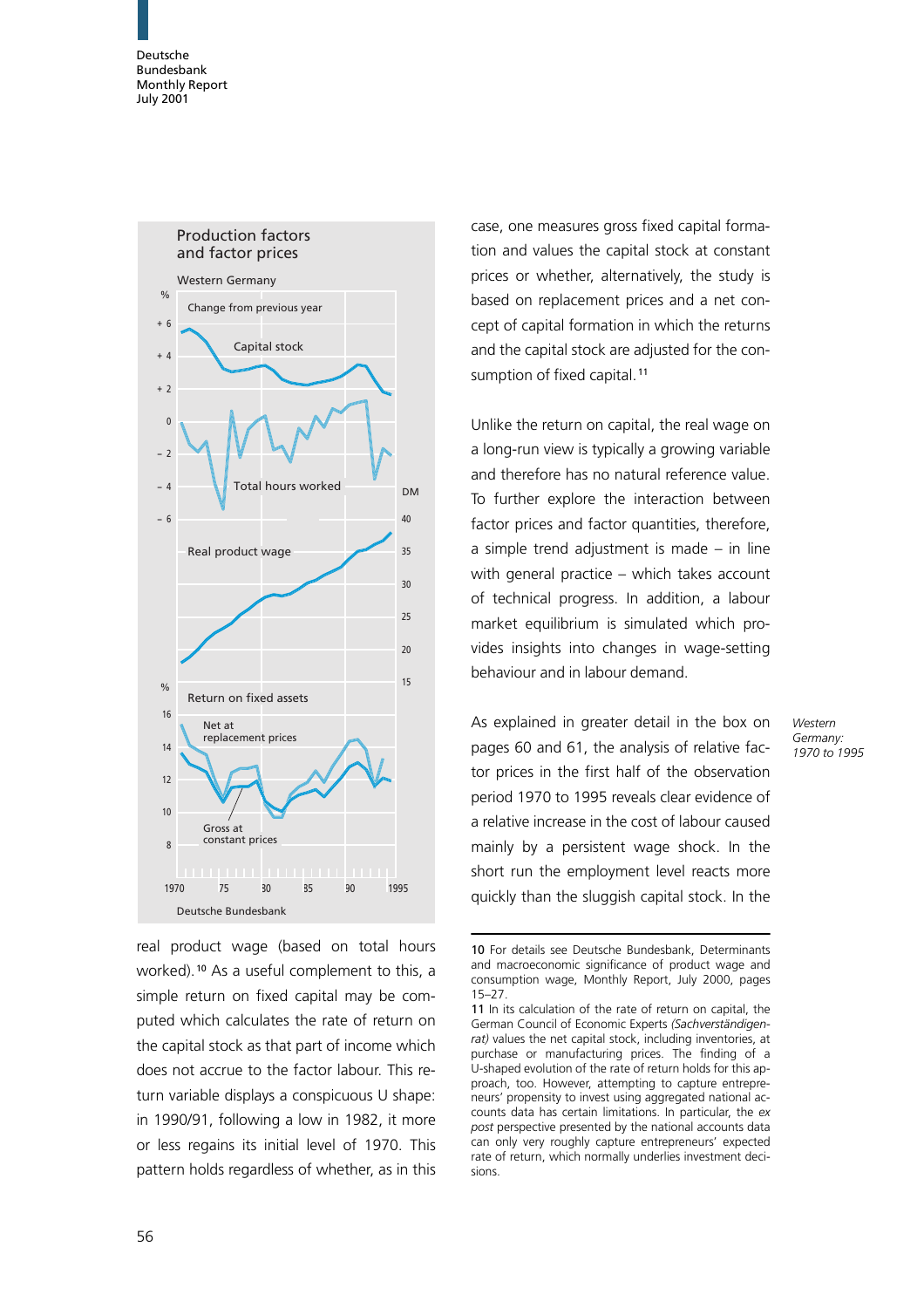interaction between the relative factor price effect and the reaction of factor quantities, the income share of labour in the gross value added nevertheless increases initially, i. e. the expansionary real wage effect at first outweighs the negative employment effect. Thus in the early 1980s the income share of labour was around 3 percentage points higher than in 1970.

Owing to capital formation adjustment processes, however, this situation did not persist. In 1990 the factor price ratio was again almost at the same level as in the reference year 1970, and the income share of labour fell distinctly below the level of 1970.<sup>12</sup> The ratio of factor quantities did not fully match the downward movement of the factor price ratio during the 1980s. The labour market simulation implies rather that from the mid-1980s – in the sense of a negative labour demand shock – entrepreneurs resorted systematically to more capital-intensive technologies. As can be seen from the scatter plot on page 61, the previously stable correspondence between the ratios of factor prices and quantities shifted, with the result that a higher capital intensity becomes apparent for a given relative factor price relation.<sup>13</sup>

This move towards increased capital intensity placed greater demands on a successful wage policy measured by an employment target. The fall in the income share of labour during the 1980s shows that wage policy makers were prepared to allow increases in the real product wage which were lower than the average growth of labour productivity (per hour worked by each employed person). But it was not until the end of the 1980s that this wage restraint led to a certain easing of tension on the labour market. However, at the start of the 1990s a new phase of strong wage pressure began, which again worsened the situation on the labour market.

The simulation results for the west German enterprise sector and labour market from 1970 to 1995 cannot simply be expanded to reunified Germany between 1991 and 2000. Despite the unification-related exceptional developments and statistical-methodological problems<sup>14</sup>, however, an attempt is made in the following to qualitatively augment the above analysis by some tendencies for Germany as a whole.<sup>15</sup>

In contrast to the strong upturn in the second half of the 1980s, which was robustly extended for a time by unification, the period 1991 to 2000 as a whole is characterised by a ra-

12 This finding holds even if, as an alternative measure of

Output growth and capital formation

Germany as a whole: 1991 to 2000

income distribution, one considers the labour income ratio computed by the German Council of Economic Experts. Corresponding calculations are contained in its 1998/99 Annual Report, page 289 (German version). 13 This shifts remains, albeit in a weaker form, if the factor quantity ratio of the current period is captured as a function of lagged factor prices of previous periods. 14 For example, according to the revised figures from autumn 2000, the number of employed persons in Germany in 1991 was over 5% higher than originally suggested, amid a largely constant aggregate value added. This effect, which ensues mainly from the greater inclusion of low-paid part-time workers, should be distinguished from the unification-induced change in the number of employed persons. Owing to a reduction in the number of hours worked per employed person, the increase in the total hours worked is smaller, at just over 3%. See also Deutsche Bundesbank, Revision of employment figures, Monthly Report, November 2000, page 36; Der Arbeitsmarkt im Jahr 2001, IAB Kurzbericht, No. 1, 2001.

<sup>15</sup> This pan-German analysis is based on macroeconomic data which, in the definition of the new standard industrial classification system, exclude the contributions of "Community, social and personal services" and "Real estate services".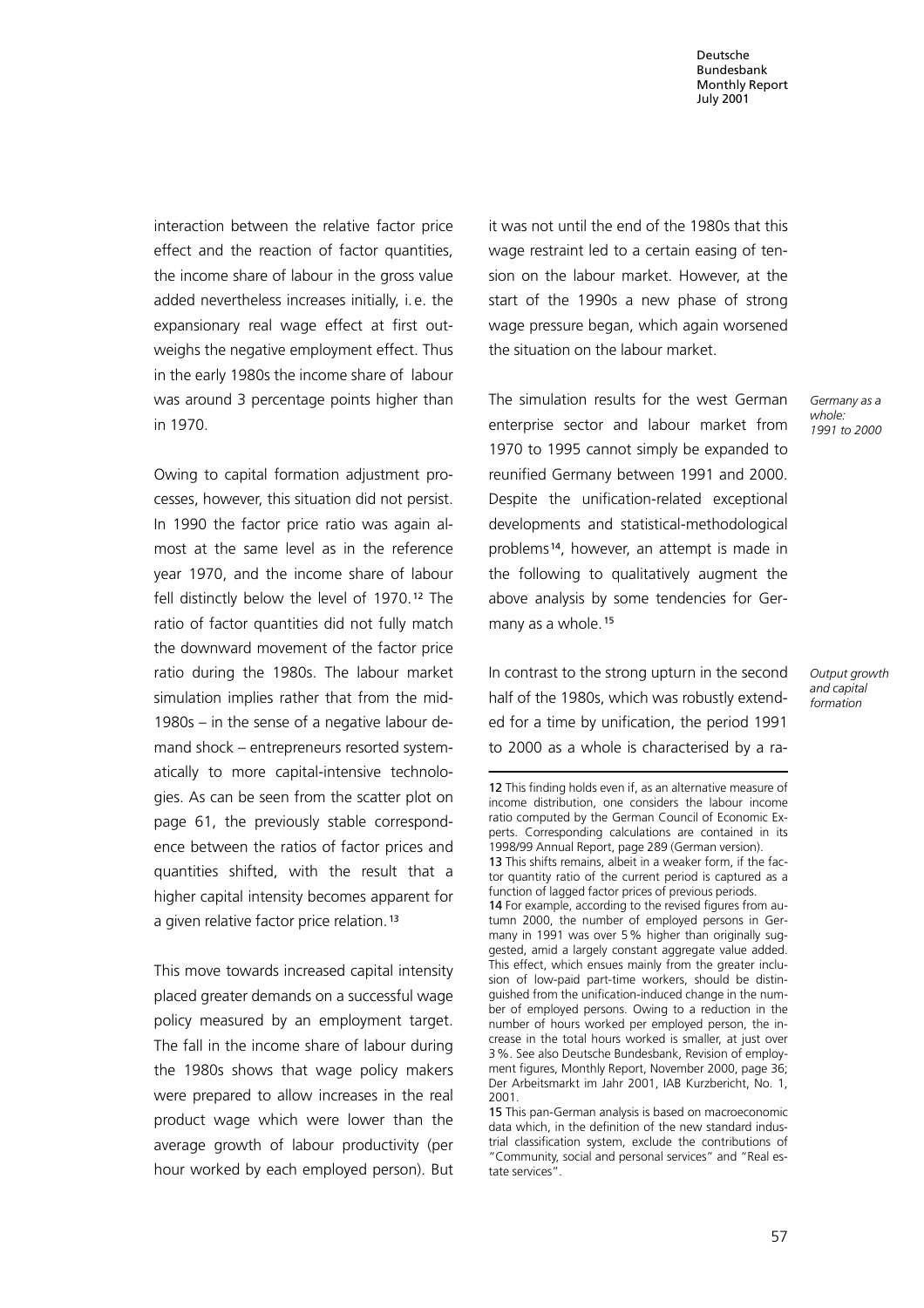## Labour market and neo-classical growth equilibrium − analytical framework and simulation results −

Assume that the aggregate output Y in a representative period *t* may be described as follows:

## $Y_t = F(K_t, A_t H_t)$ , with:  $A_{t+1}/A_t = 1 + g = const.$ (1)

In equation (1) *K* denotes the aggregate capital stock and *H* the labour input (measured as the total hours worked). It is assumed that technical progress occurs exogenously at a constant rate *g* and is labour-augmenting. The expression *AH* accordingly measures total hours worked in efficiency units. The production function *F(.,.)* is subject to constant returns to scale. To be able to describe the long-run growth equilibrium using stationary variables, the capital stock and output are related to labour in efficiency units, with: *k = K / AH* and *y = Y /AH = F(K / AH,1) = f(k)*. The individual firm is assumed to act as a price-taker and for a given real wage *w* (on an hourly basis) chooses the desired labour input in line with its labour demand curve. Assume wages are formed through collective bargaining between trade unions and employer federations but are taken by the individual producers as given. The assumption of constant returns to scale implies that the following holds for the real wage  $w^{EU}$  (in efficiency units) and the gross rate of return on capital *r* :

### $w_t^{EU} = w_t / A_t = f(k_t) - r_t k_t = w_t^{EU}(k_t), r_t = f'(k_t)$ (2)

Equation (2) says that the factor prices cannot be chosen independently of one another and that the ratio of factor quantities (k) is rather a rising function of the ratio of factor prices ( $w^{EU}$ /r) at an initially undetermined level of inputs.

In the *short* run let the capital stock *K* be fixed, i.e. the capital stock is a shift parameter of the labour demand curve. The short-run labour market equilibrium is described graphically by the intersection of the labour demand curve (DD) and the wage-setting curve (SS), which mirrors the overall bargaining constellation on the labour market.

In the *long* run the capital stock is determined endogenously. Various approaches to fixing the long-run equilibrium are possible. Blanchard (1997, 1998) considers a small open economy model with an exogenously given rate of return on capital  $r^*$ . Owing to factor adjustment costs, the short and long-run equilibria may differ temporarily. Over time, how-

Deutsche Bundesbank

ever, capital formation adjusts ("shift of the DD curve") until the short and long-run equilibria coincide at E, so that the following holds:

#### $f'(k^*) = r^*$  and:  $w^{EU} = w^{EU}(k^*)$ (3)



An alternative approach is taken by Kaas/v.Thadden (2001) who consider the case of a closed economy. Using a growth model augmented by wage bargaining, they show that, under certain assumptions, the ratios of factor prices and quantities coincide in the long run with those of the completely competitive benchmark economy, whereas in the short run they may differ because of shocks. For example, assume that a permanent shift occurs in the wage-setting curve caused by an increase in insider power. In the short run (move from *E* to *F* ) the following shifts occur along the short-run labour demand curve: wages rise, employment and the rate of return on capital fall and - assuming the elasticity of substitution between labour and capital  $\sigma$  is smaller than 1 - the income share of labour increases. However, the smaller expected return on capital leads (temporarily) to weaker capital formation. This weakness of capital formation is accompanied by further employment losses. In the new long-run equilibrium (*G*) the ratio of factor quantities, the ratio of factor prices and the income distribution coincide with those of the initial equilibrium *E*, albeit at a permanently lower level of the cap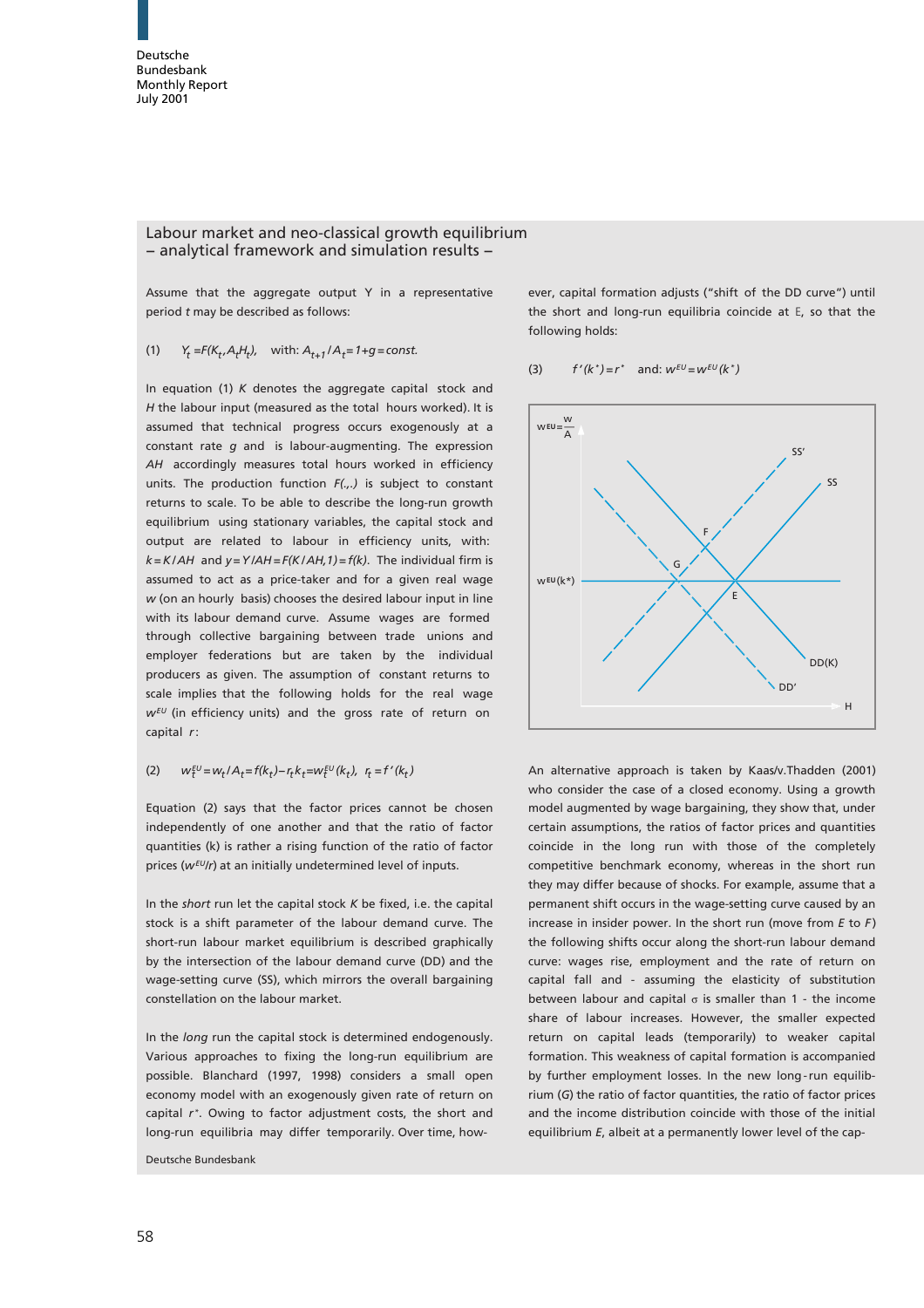ital stock and employment than in the initial situation.

 $w^{\varepsilon U}$  in relation to the employment rate  $N_t/\bar{N}$  and Θ as a shift In the following simulation 1970 is the reference year. For computing the index values of the labour-saving technical progress from the Solow decomposition of output growth, the residual was first divided by the income share of labour. Next the degree of freedom for fixing the level of the index was used to set the ratio of factor prices  $w^{EU}/r$  in 1970 equal to unity. Persistent deviations of the capital intensity (in efficiency units) *k* and of the ratio of factor prices *w EU / r* from the reference values for 1970 are interpreted as indications of changes in the relationship between the factors. The functional forms in Blanchard (1997, 1998) are assumed when calculating the labour demand and supply shocks. The following holds for the wage-setting curve (with β as the elasticity of parameter of the curve):

$$
(4) \hspace{1cm} w_t^{\text{\tiny EU}}\!=\! \Theta_t(\frac{N_t}{\bar{N}})^{\beta}
$$

*t t −* and *u = 1−N / N* as the level of unemployment in period *t*, the *t* labour supply shock *z* in period *t* can be approximated via: With 1970 assumed as the reference value for the steady state

(5) 
$$
z_t = ln(w_t^{\text{EU}}) + \beta u_t - ln(\Theta_{1970})
$$

To facilitate comparability with Blanchard (1997, 1998), β was set at 1 in the simulation. Assuming a CES production function, the following equation holds via the first-order condition for labour demand, where  $(1-\alpha)$  is defined as the annual average income share of labour and *c* is a shift parameter of the curve:

(6) 
$$
w_t^{EU} = c_t (1 - \alpha) y_t^{1/\sigma}
$$
, with:  $y_t = c_t [\alpha k_t^{(\sigma - 1)/\sigma} + 1 - \alpha]^{\sigma/(\sigma - 1)}$ 

Shifts in the demand for labour ("labour demand shocks") are computed using the formula:

(7) 
$$
q_t = \ln(w_t^{EU}) - \frac{1}{\sigma} \ln(y_t) - \ln(c_{1970} \cdot (1-\alpha))
$$

As no uniform estimate for the elasticity of substitution σ exists in the econometric literature, two scenarios are used for computing the labour demand shock, namely  $\sigma$ =1 (Cobb-Douglas) and  $\sigma = 0.7$ ; they lead to qualitatively similar results.

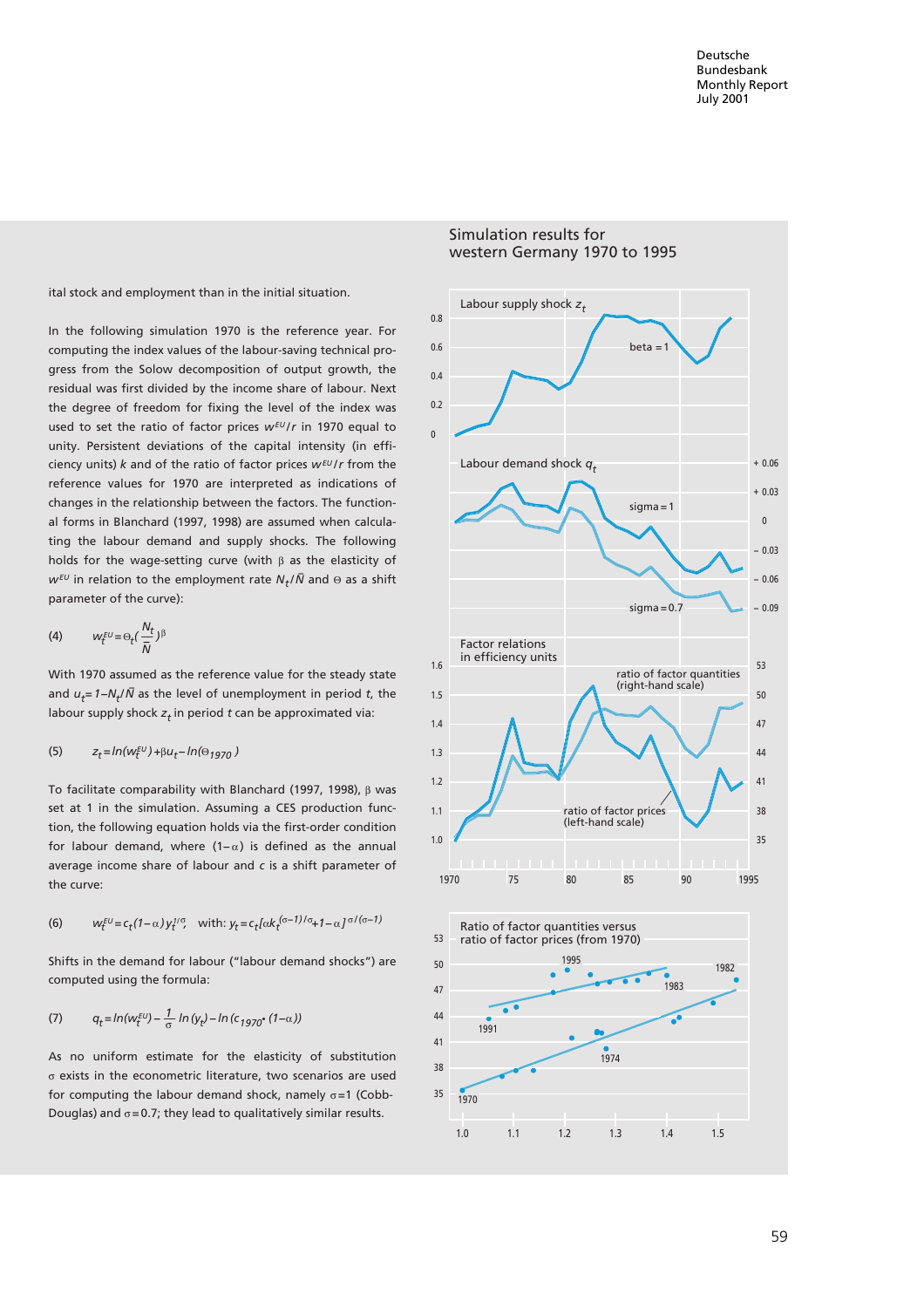

ther flat growth path and weak capital formation. The average annual increase in value added amounted to only 1.6%, although this figure was exceeded in the years since 1997. At the same time, the rate of expansion of the capital stock, at barely 2% in the past couple of years, remains distinctly lower than in the 1980s.

For the whole of the period 1991 to 2000, the labour market was relatively weak. In 2000 both the number of employed persons and the total hours worked were down on the corresponding level in 1991. However, the labour market situation – following sharp setbacks in the first half of the 1990s – has brightened perceptibly in the past few years in line with the general cyclical recovery. Thus the number of employed persons has risen continuously since 1998.<sup>16</sup> This is partly borne out by the fact that the overall unemployment rate in 2000 of just under 8% was distinctly below the peak figure of 9.5% reached in 1997. Despite this significant improvement, however, it was still well above the 1991 level of not quite 5.5%.

In the context of a growing labour supply and a high level of (initially masked) unemployment in eastern Germany, a massive devaluation of productive assets, in the form of fixed and human capital, occurred in the first half of the 1990s. This was accompanied by high wage pressure during this period, leading for a time to a pronounced shift in the factor price ratio towards a relative increase in labour costs. Since the mid-1990s the factor price ratio has manifested a marked counterswing, not least on account of the subdued investment activity during the 1990s. While the starting level of 1991 has not quite been reached, signs of an improvement are apparent, recalling west German developments in the 1980s. In particular, the factor

<sup>16</sup> This effect is smaller when measured by total hours worked owing to a significant structural shift towards more part-time working. It should also be pointed out that the latest figures on total hours worked are provisional.